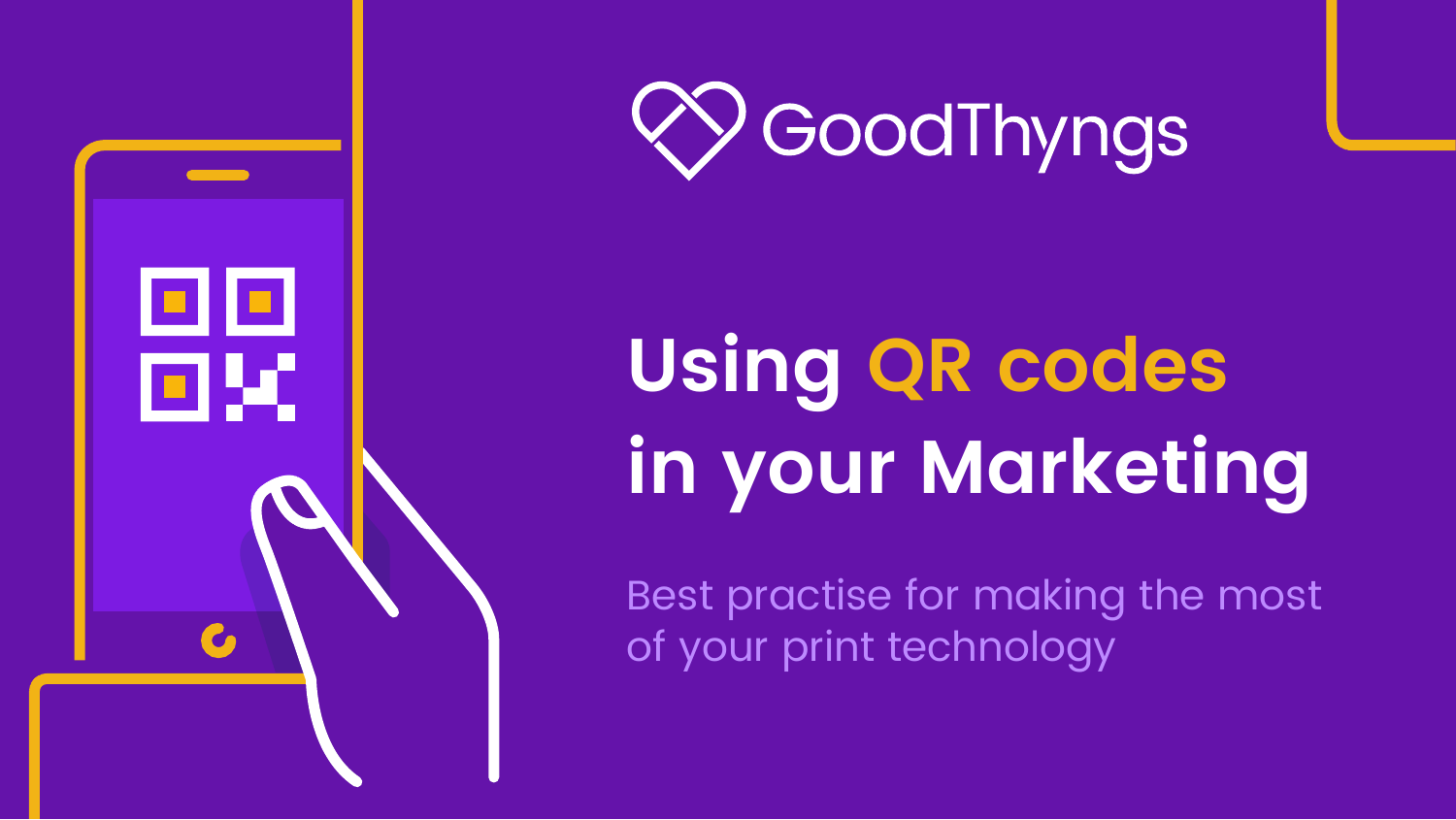### **Using your QR code on print**

QR is a verstaile solution that can be used on virtually any kind of printed material. from fabric to paper, and as far as more creative materials such as soldered wood. So long as the QR adheres to the limitations and guidelines set out in this document, your QR will take users directly to your digital content with minimal effort.

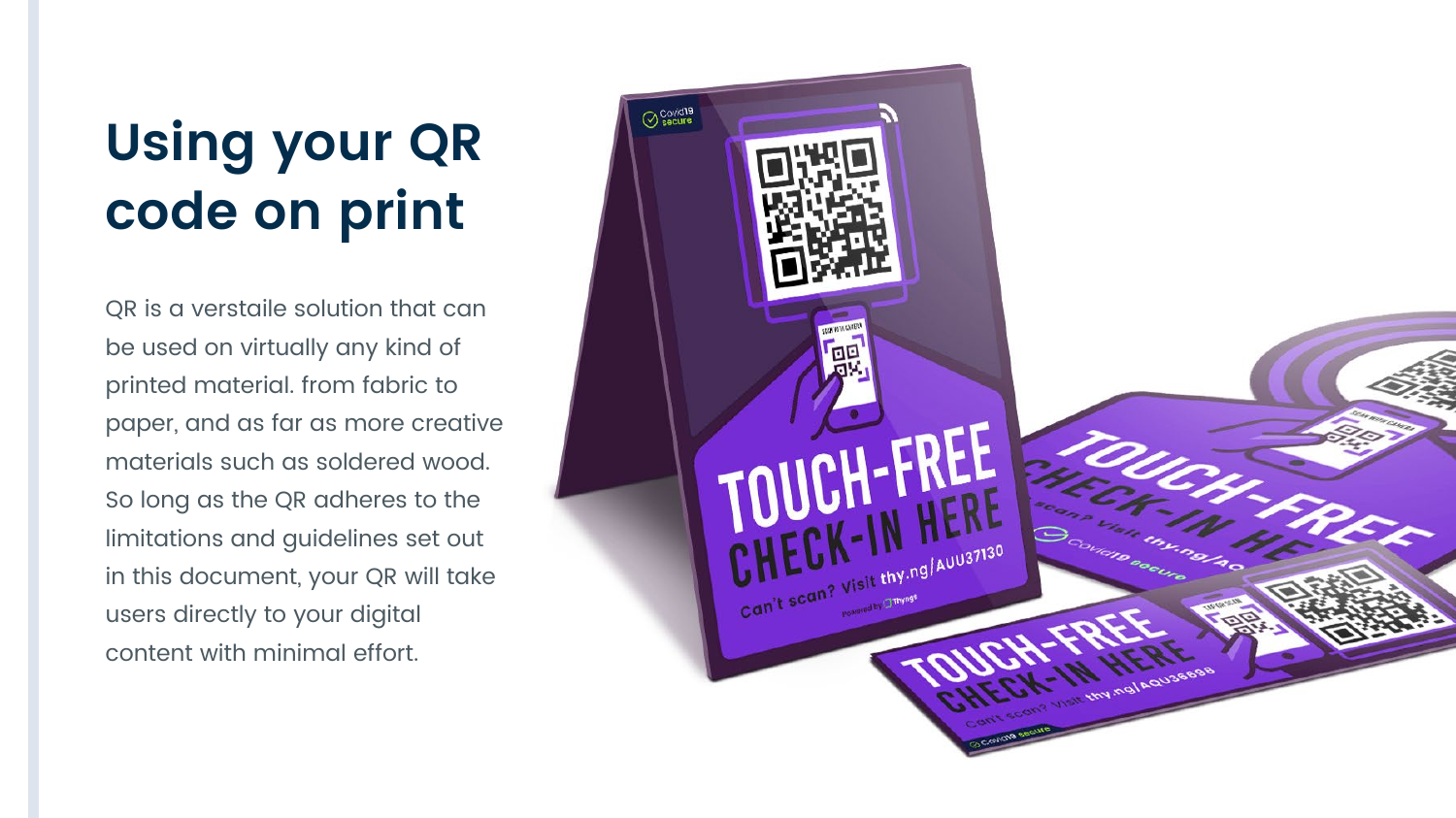# **Clearance for your QR Code**

For a QR to read correctly, it can't have any other graphics within a 5mm margin around the QR itself. Any obstructions will make it difficult for the camera to detect and read the data of the image.





**Do** have enough clearance **Don't** remove the margin

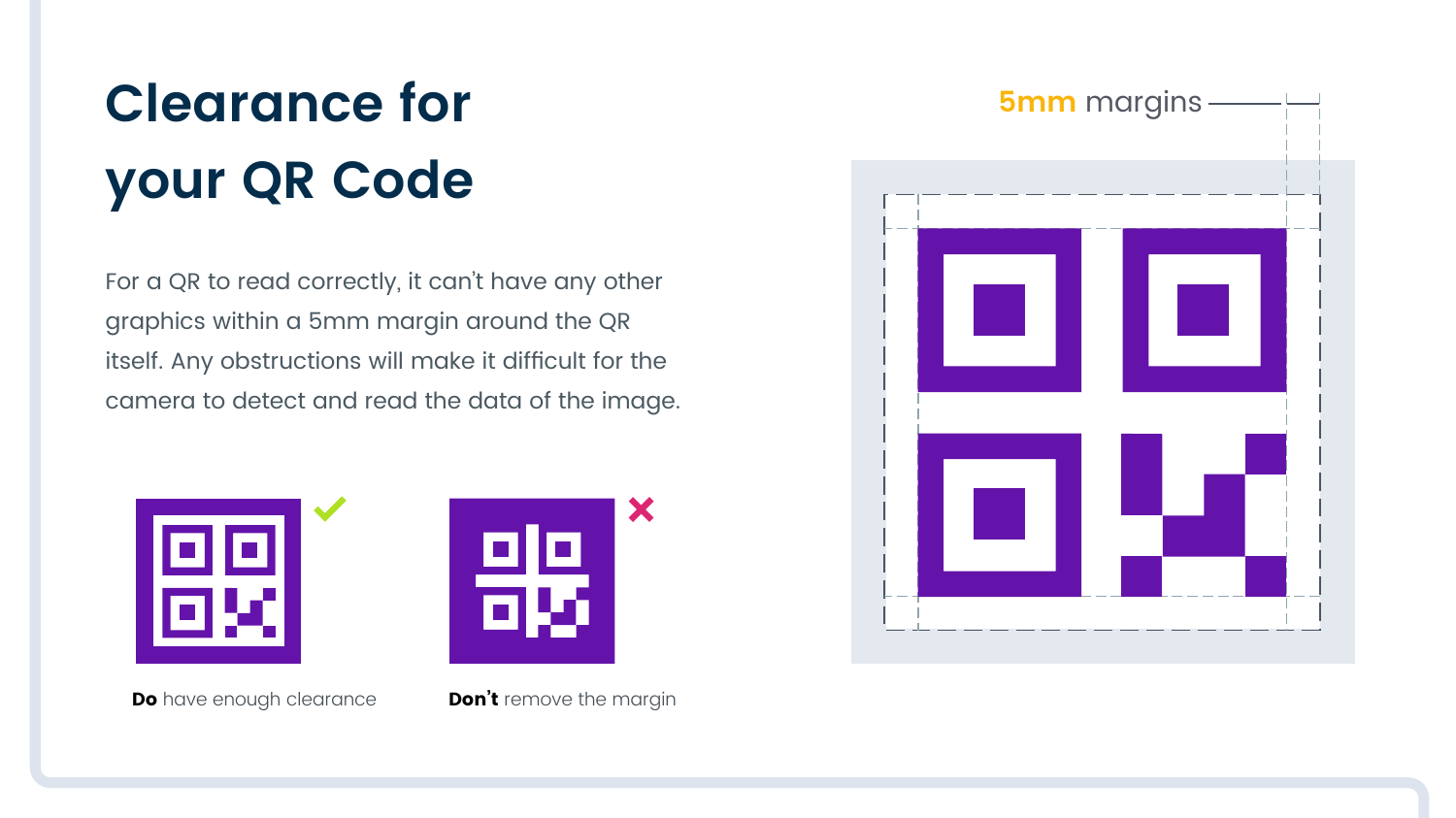# **Sizing your QR**

Whilst a QR doesn't necessarily have a maximum size, the minimum size it can be reduced to while still being readable by all handsets is 20mm x 20mm. The context needs to be considered as well including how far the user is from the QR. 20 mm assumes the user can get relatively close to scan.



signage would need larger QRs comparative to table standees

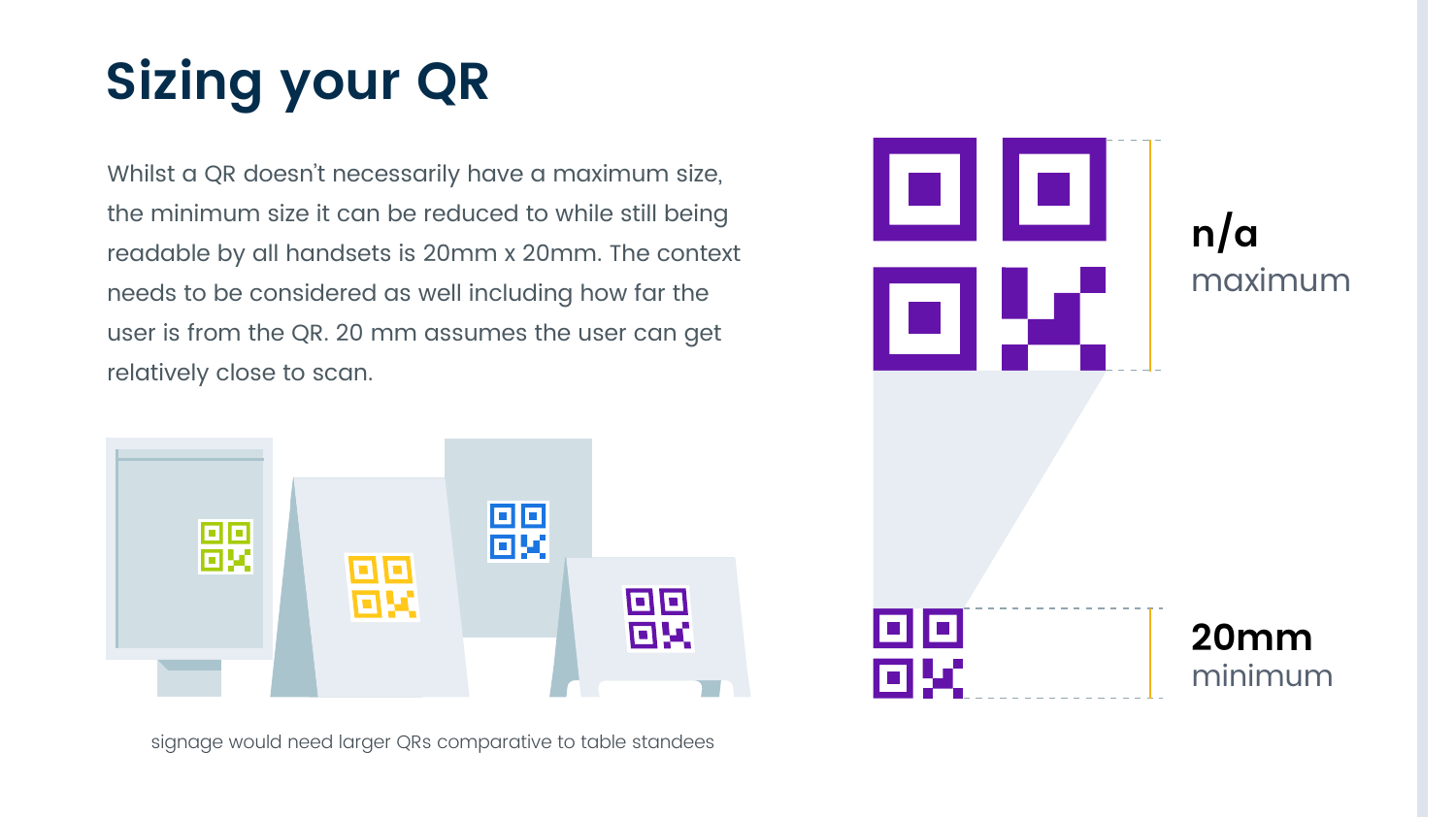#### **Contrast & Colour**

QRs are relatively versatile as far as what colours and backdrops they can work on, however there are some considerations to take into account if making a custom design.

- Ensure at least 30% contrast between the **I** foreground and background colours.
- Ensure the QR is darker than its background П to ensure Android users can read it.
- Keep the background a matte colour, П no gradients or images behind it.
- Experimenting with colour is fine so long П as the above considerations are met.



Do keep the QR darker

![](_page_4_Figure_8.jpeg)

Do experiment with two colours

![](_page_4_Figure_10.jpeg)

Do keep contrast high

| Do use a lighter |  |
|------------------|--|
| background       |  |

![](_page_4_Picture_14.jpeg)

Don't inverse the contrast

Х

![](_page_4_Picture_16.jpeg)

Don't make the QR light

X

X

![](_page_4_Picture_18.jpeg)

Don't use image backdrops

![](_page_4_Picture_20.jpeg)

Don't use low contrast colours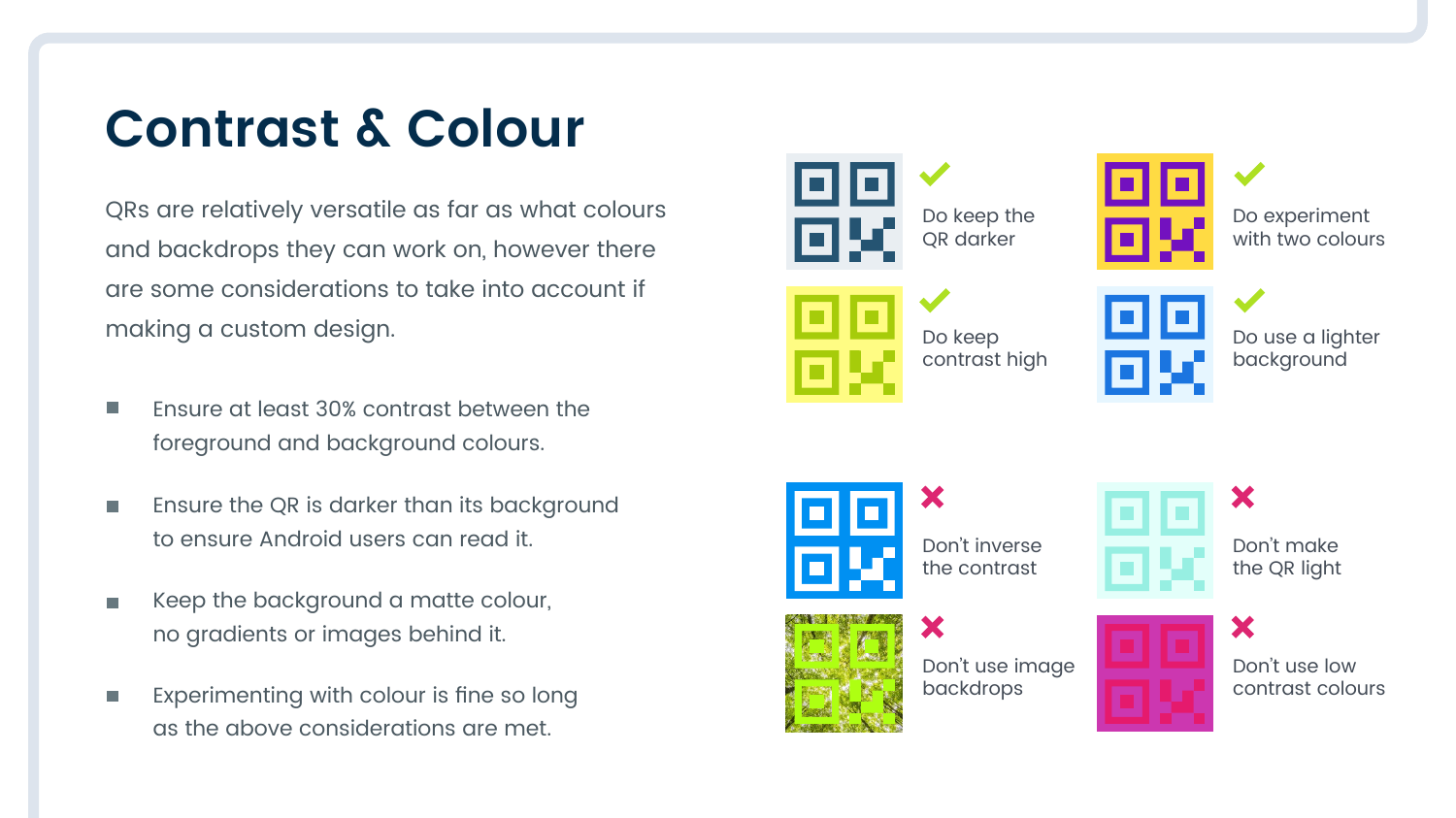## **Digital Resolution**

Digital QRs require the same considerations as physical ones when it comes to colour and contrast, though are more forgiving due to the context. However they come with their own considerations:

- 'Preserving hard edges' when scaling up a bitmap QR will П not impact resolution due to the right angles of the edges.
- Minimum of 72ppi, or 240 pixel width. D
- If on an outdoor display, consider a higher  $\overline{\phantom{a}}$ contrast to compete with screen glare and other external effects.

Sharpness of the edges is maintained if 'preserve hard edges' is enabled while scaling

blurring can occur if **hard edges** are not set when scaling your QR up

![](_page_5_Figure_7.jpeg)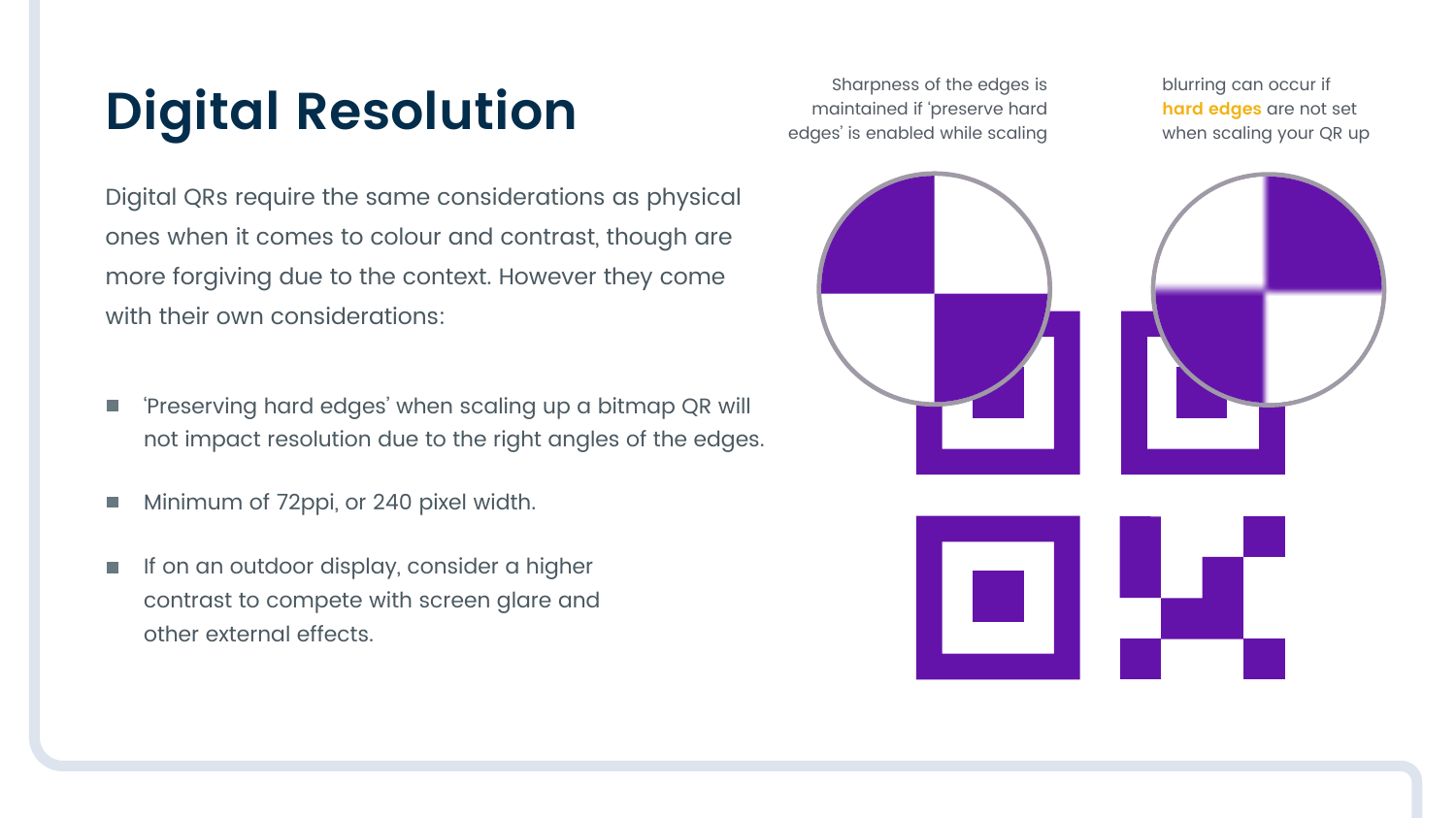#### **Quick Summary**

As a quick reference guide, make sure to adhere to the following:

- Keep a 5mm margin (minimum) around the QR.
- Digitally use 72ppi minimum or 240px width.
- Scale appropriate to the distance the user will read from.
- Do not go smaller than 20mm x 20mm. X
- Do not reduce the contrast beyond 30% from the background. X
- Do not use busy backgrounds that will confuse QR readers. X
- Do not inverse the QR and make it lighter than the background. X
- Do not conceal more than 30% of the QR. X

![](_page_6_Picture_10.jpeg)

![](_page_6_Picture_11.jpeg)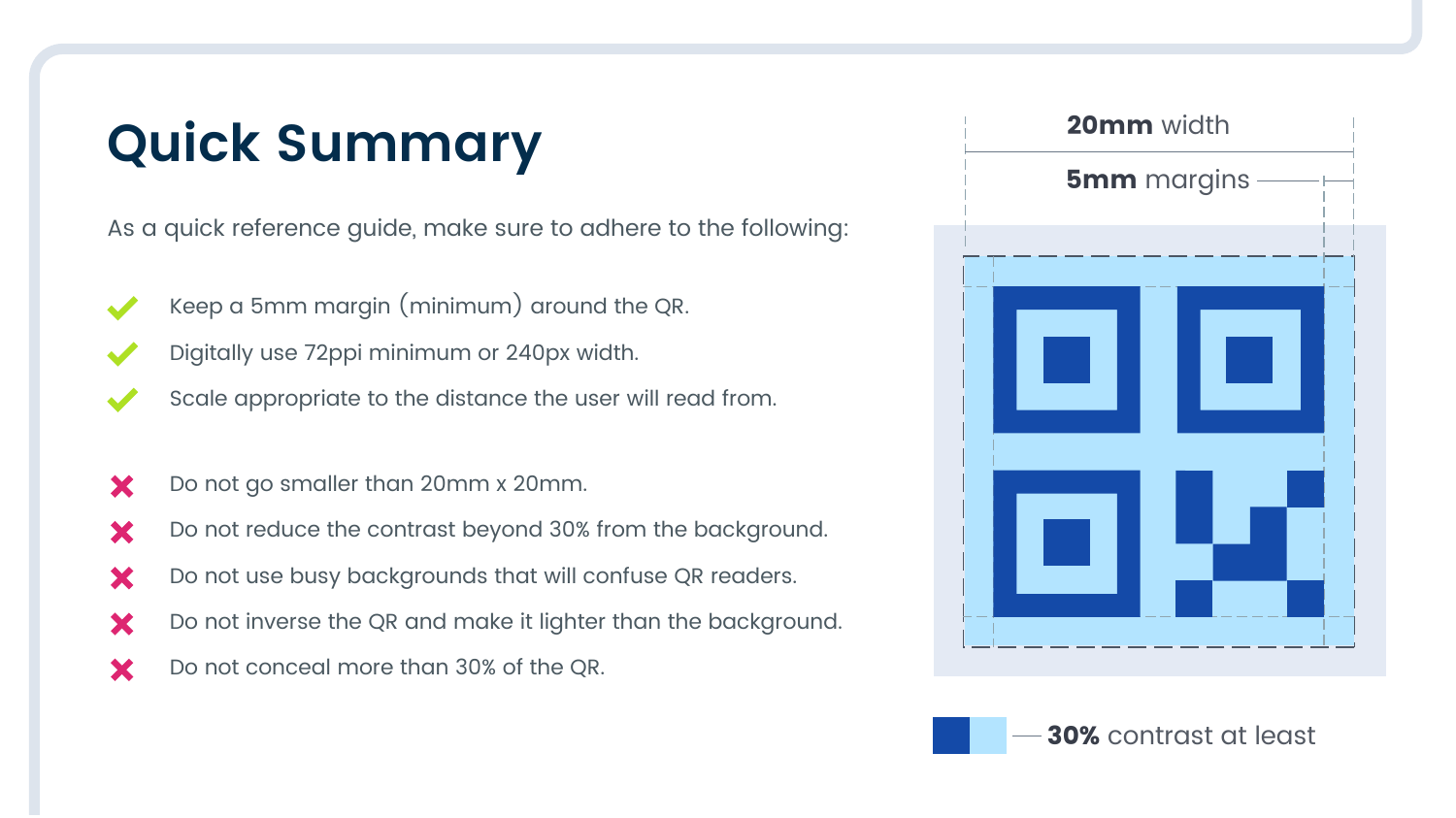#### **Digital Instructions**

![](_page_7_Picture_1.jpeg)